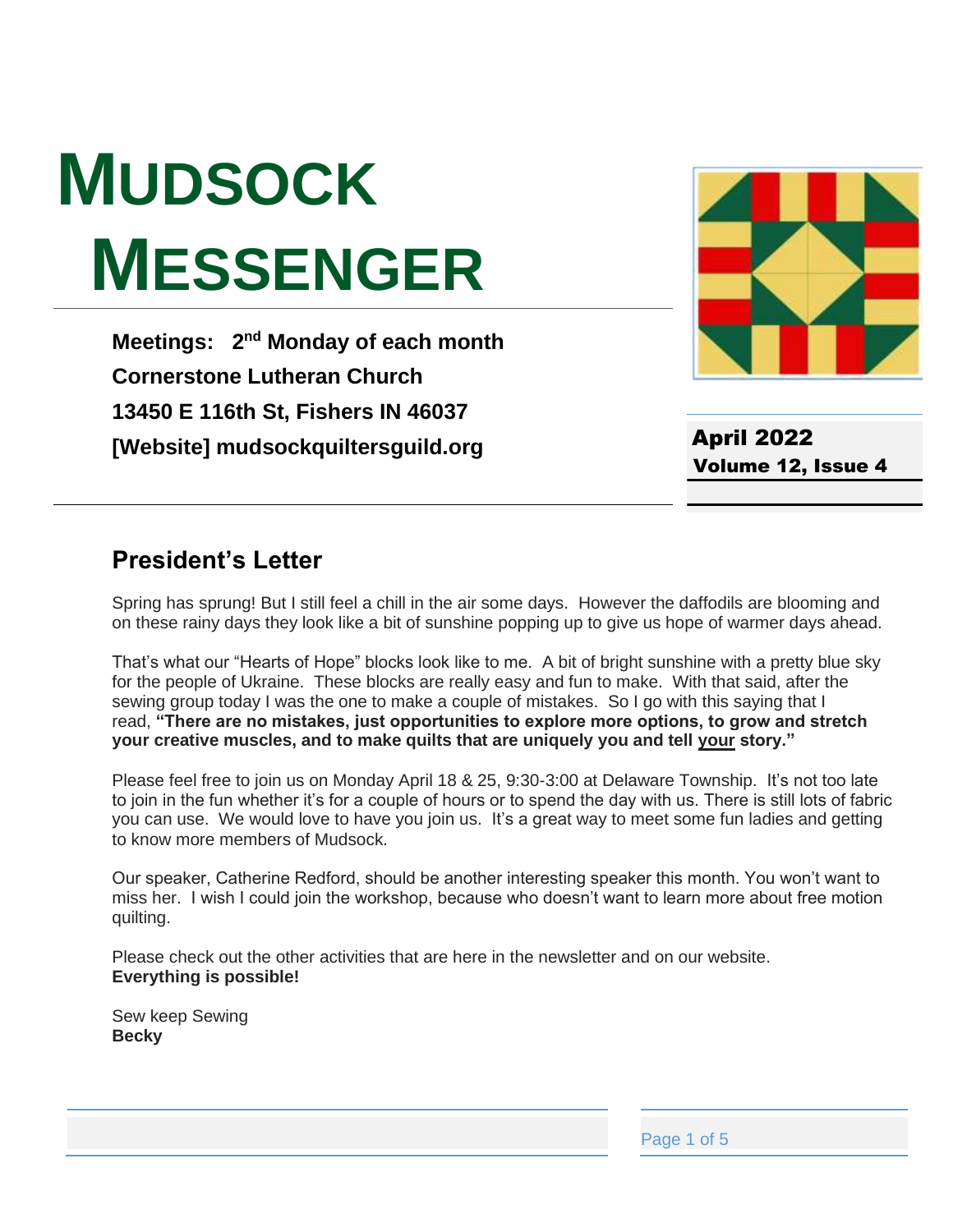# **April 11 th -- Mudsock Quilters Guild Meeting (9:30–11:30)**

April Meeting - Catherine Redford - 'What I Learned While Quilting' and Trunk Show

Catherine was born and raised in northwest England and learned to knit and sew at an early age. But she only started quilting in the late 1990's when she and her family relocated to Naperville, IL and within 5 years was teaching at a local shop in Lisle, IL. This then evolved into teaching and speaking at guilds around the country, as well as actively participating in her local quilt guild. Catherine was also featured several times on the recent season of Quilting Arts on the PBS channel.

In her own words, 'I believe we all have an innate need to create in some sphere of our lives, being made in the image of a creator God. Quilting is my outlet of choice. I share my love of quilting as an inspiration to others. I have found that as I pass on the knowledge I have gained on my journey I learn more tips and techniques that take me still further.'

Catherine is teaching a workshop on Free Motion Quilting on the afternoon of April 11, 1:00-5:00 (note time change) at Delaware Township. There is just one spot remaining for this workshop (as we go to press!). Contact Jayne Gates at [jayne.gates@gmail.com](mailto:jayne.gates@gmail.com) if you are interested in this workshop.1:00-5:00

# **April Birthdays and New Members**

- 01 Barbara Broadlick 12 Joan Hiner 19 Melissa Schulman
- 04 Donna Nielsen 14 Elizabeth Meek 20 Amy Anderson
- -
- 09 Lorraine Ohlman 16 Lissa Shanahan 25 Kathy Zook
	-
- 

# **Welcome to New Members!**

Julie Donnelly Lisa Stout Deb Vine LInda Wilson

100 members and 3 guests attended the April meeting We have 158 paid members

# **Upcoming Mudsock Events**



- 
- 
- 07 Ilene Cohen 14 Joan Pfrommer 21 Debra Wood Lloyd
	-
- 09 Kimberly Williams 19 Linda Richey 27 Tiffany Turcotte

Page 2 of 5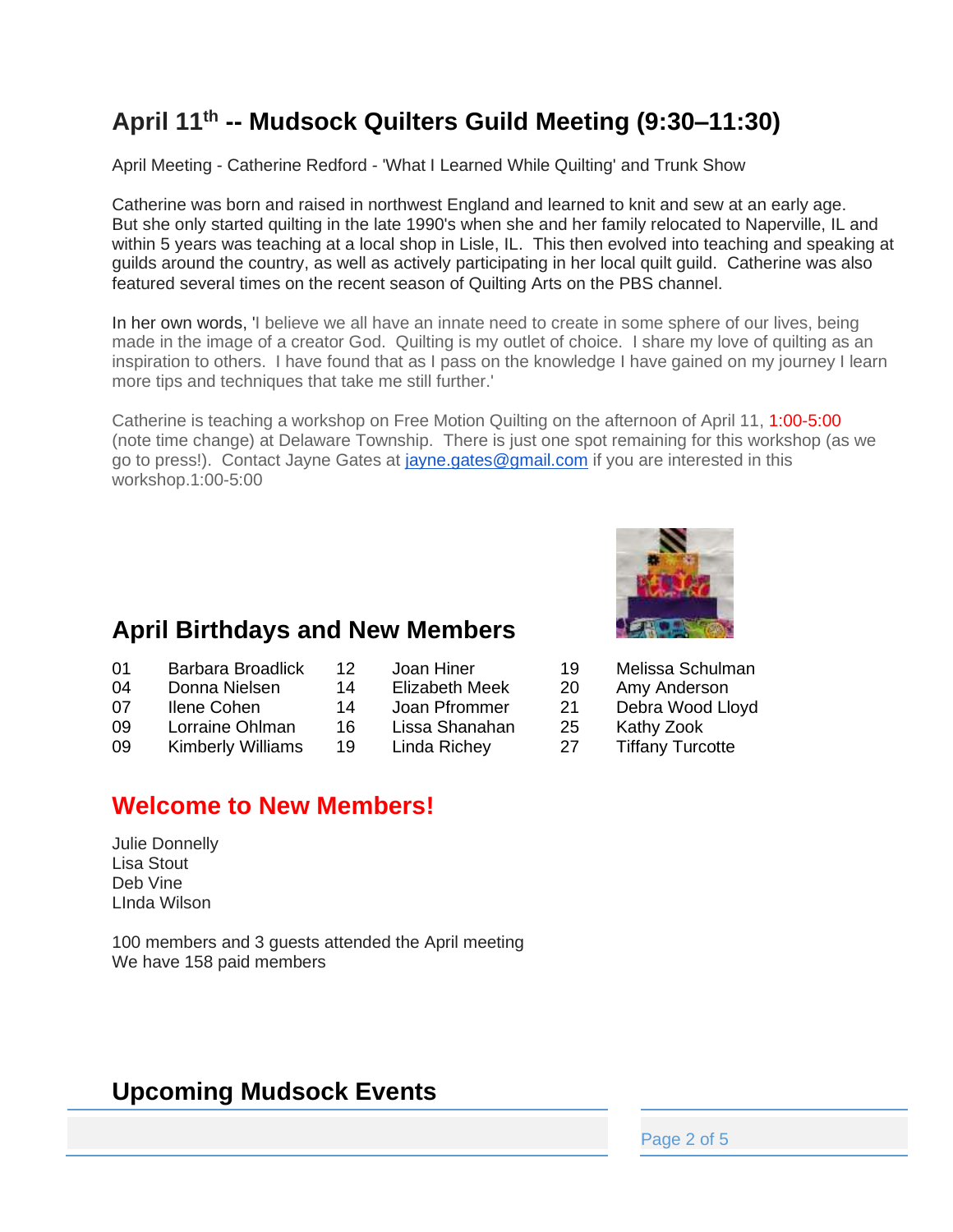**April 11: Mudsock Guild Meeting, 9:30-12:00,** Cornerstone Lutheran Church, 13450 E 116th St, Fishers, IN**.** (see above for more information)

**April 12: Community North Bee Shopping and dropping off finished quilts, 12:00-3:00,**  Community Health Pavilion, 9669 E 146th Street, Noblesville, IN. Please Note: Masks are required and you will sign in when entering the storage room. Contact: Sally Sandilands, ssandilands@yahoo.com or 317-219-7767.

**April 18: Charity Bee Sewing, 9:30-3:00**, Delaware Township Government Center, 9090 E. 131st Street, Fishers. Please bring your sewing and cutting supplies with ironing tools. If you are turning in receipts for reimbursement, please include a [completed form](https://mudsockquiltersguild.org/wp-content/uploads/2019/10/expense-reimb-form.pdf) for Mudsock reimbursement along with your receipts. We will also offer **Bonnie Hunter's Hearts of Hope** pattern for the week.

**April 25: Bonnie Hunter's Hearts of Hope (quilts for Ukraine) sewing, 9:30-3:00,** Delaware Township Government Center, 9090 E. 131st Street, Fishers. (see our website for more information.)

**April 27: Delaware Sew Bee, 9:30-3:00**, Delaware Township Government Center, 9090 E. 131st Street, Fishers. Join us to sew on your personal sewing projects. Bring a lunch or visit a local eatery. Pack your sewing machine, supplies, ironing implements and an extension cord. All are welcome. For additional info, contact Chris Behme: [chrisknitssews@gmail.com](mailto:chrisknitssews@gmail.com)

**May 2: Executive Board Meeting, 10:00,** Cornerstone Lutheran Church, 13450 E 116th St, Fishers, IN. Any member is welcome to attend.

**May 9: Mudsock Guild Meeting, 9:30-12:00,** Cornerstone Lutheran Church, 13450 E 116th St, Fishers IN**.** Toby Lischko - Trunk show and 'I'm Seeing Stars', with a half day workshop on Monday, May 9 afternoon (\$30 + book/supply fee of \$30). Spaces still available.

# **Program Committee**

**Future Programs**

,

Also in May, we will introduce the theme of this year's challenge quilt. Finished quilts will then be shared during our August meeting.

June - 'Christmas in June', an opportunity for our members to showcase their favorite Christmas gift ideas in an extended 'Sew and Tell' time. Details were provided in an email to members (sent 3/23). Please contact Vickie Smith [\(vickie@quiltingbyvickie.com\)](mailto:vickie@quiltingbyvickie.com) if you would like to share your favorite Christmas gift idea, or sign up at the April 11 guild meeting. Get ready for some Christmas spirit in June, with music, treats, and a Christmas BOM.

July - Wendy Paskus, Stipples, Etc. Fabric Dying presentation. Workshop on the afternoon of July 11, location to be determined. Fee for the workshop is not yet set but will be \$20-30, depending on location cost. Fee for fabric kit is \$60, and you will end up with 11 yards (22 1/2 yard cuts) of hand dyed fabric. Workshop sign up will start on April 11 at the meeting, but we will hold off on collecting the fee until we know more details.

August - Challenge Quilt Reveal - show and tell by members of their challenge quilt

Page 3 of 5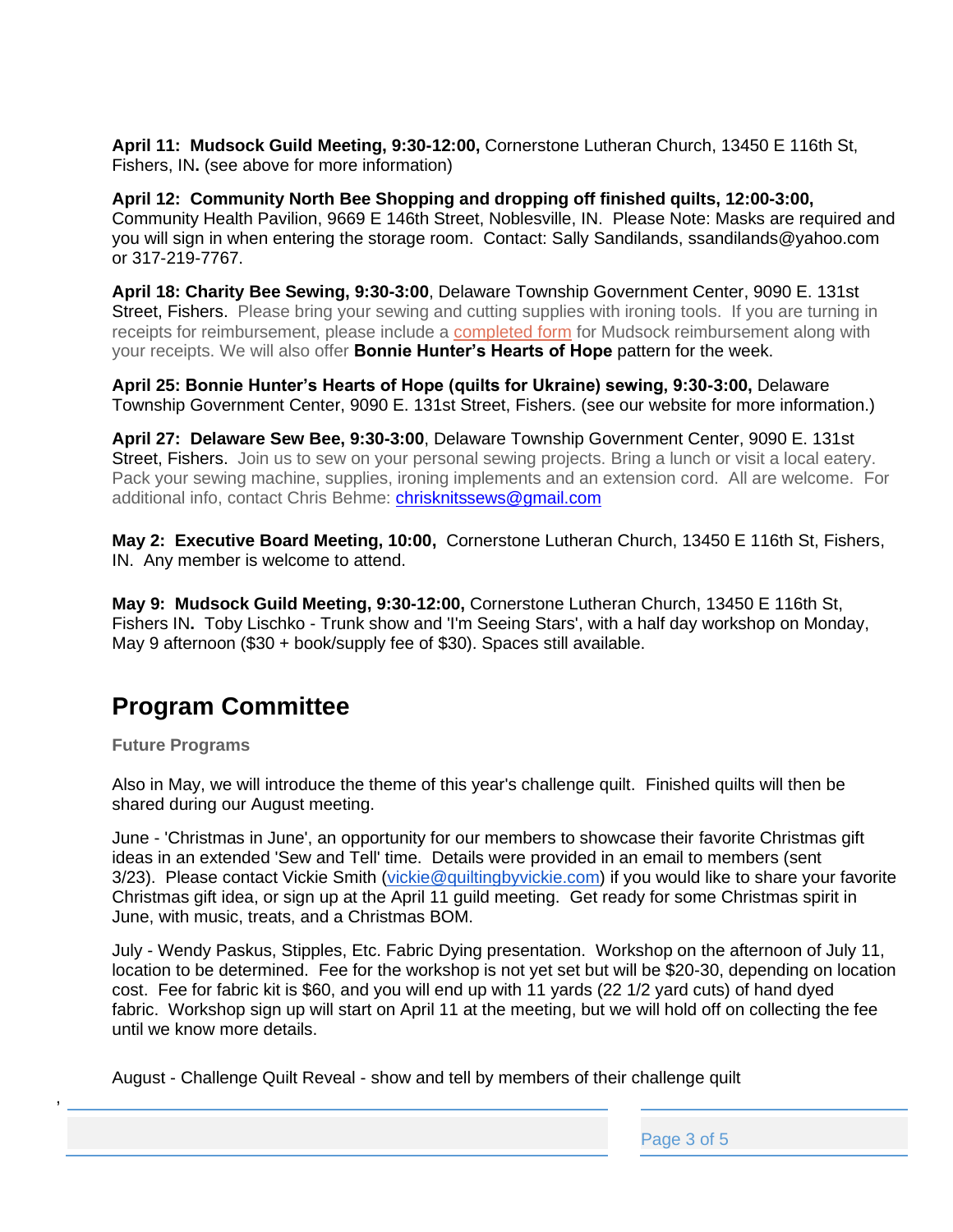Please let me or Vickie know if there are any questions.

**Jayne Gates**

# **Fall Retreat Info**

Are you ready for an awesome opportunity to get together with fellow guild members on a retreat? Shipshewana was such a wonderful venue, we will be heading back on Sept 7-9. Additional information and sign-ups will be available at Monday's meeting.

Save the date on your calendar and join us for this fun get-away!

**Bonnie Dannenberg**

#### **Other Upcoming Quilting Events**

#### **AQS 2022 Quilt Week Shows**

**Paducah, KY** April 27–30, 2022 *Schroeder Expo Center* **Grand Rapids, MI** August 17–20, 2022 *DeVos Place Convention Center*

#### **Shadows of Southern Indiana Shop Hop**

**June 23-26, 2022, 9am-6pm**

**Passport Pricing: \$5.00 Before Hop \$6.00 During Hop \$1.00 PER PASSPORT WILL BE DONATED TO: We Are Project Hero** You can purchase the shop hop passport through any of the shops in the booklet, including mine. If you have any questions email me. Thank you.

Margaret Fette University of Sewing [www.universityofsewing.com](http://www.universityofsewing.com/)

# **Community North Sewing Bee**

Race to the Finish!!! In honor of the Indianapolis 500 we are going to have a Jelly Roll Race for our Community Charity effort. We will supply kits of 40 strips, all you have to do is come race to the finish line! We will have prizes and fun tidbits throughout the day. The event is Monday, May 21st, the green flag will fly at 10:00 am, Pre-Race starts at 9:30. If you can't sew in person, you can still sign up for a kit to sew at home that day. All tops will need to be finished by the individual, whether you quilt it or ask one of our volunteers to quilt it. Let's go racing!!!

**Contact Chris Behme** [chrisknitssews@gmail.com](mailto:chrisknitssews@gmail.com) or **Sally Sandilands** at [ssandilands@yahoo.com](mailto:ssandilands@yahoo.com)

Page 4 of 5